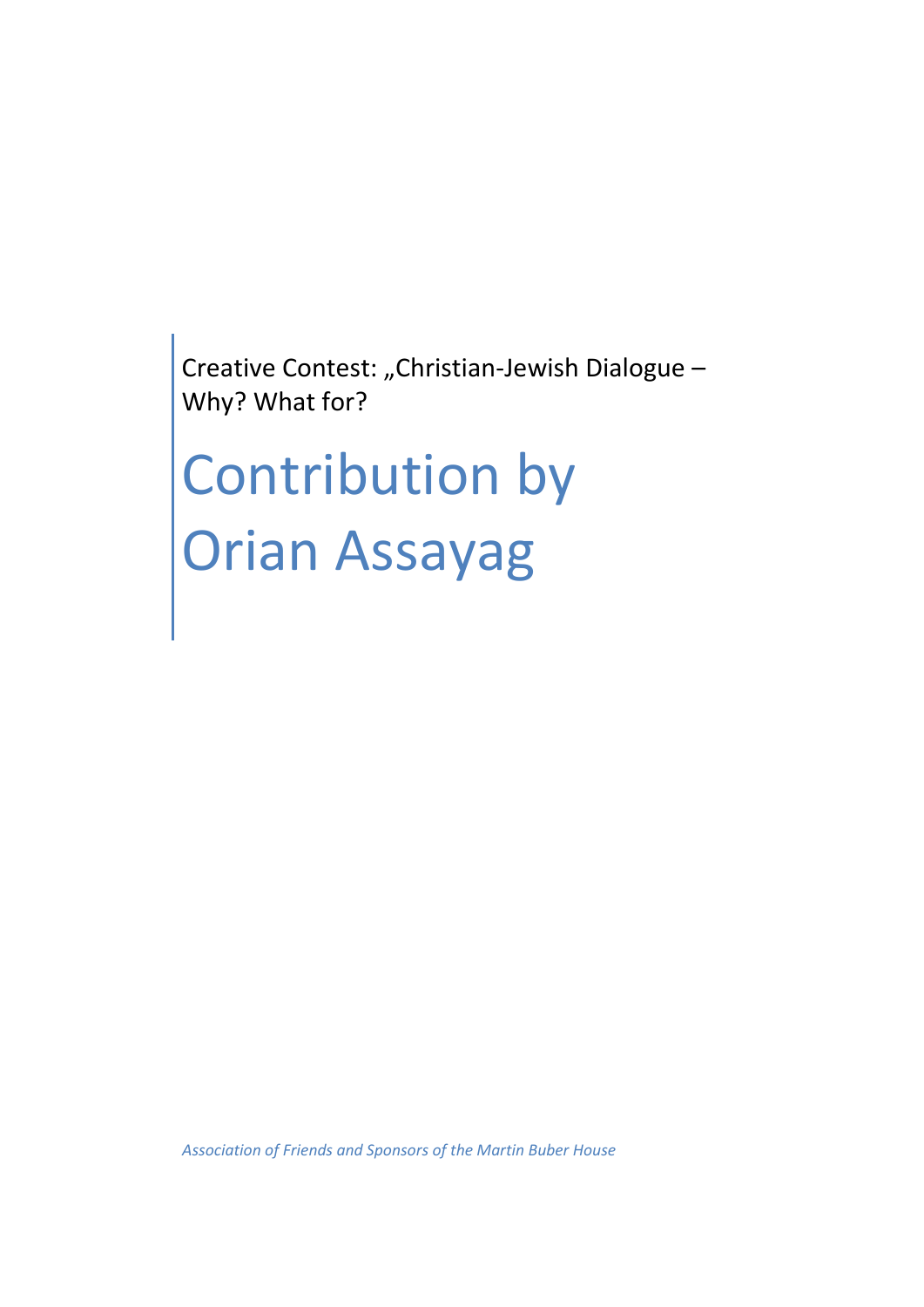# **What my father taught me**

#### *To Jens*

In the elementary school where I grew up there were only Jewish religious girls. We all wore skirts that covered our knees and shirts that covered our elbows. I didn't get along with the girls in my class; I hated them and they hated me. They despised me and I despised them in my heart. I felt that they were dumb and I didn't lose anything by not socializing with them.

The breaks between classes bothered me because I didn't know what to do, which emphasized the no-place place I had in the social hierarchy. It's not that I was at the bottom, I just wasn't in the hierarchy at all, because I didn't accept the social elite and didn't suck up to them. As time passed, very early books came into my life, and it then stopped bothering me. I read during breaks and the voices of the girls gradually disappeared around me as I went deeper into the pages. I would read every class break. To each school trip I brought a book so I could read on the bus or during socializing time.

At the age of 11 I got a position at the school: I was responsible for censoring the school library. I had to read all the new books before they were to enter the library. My responsibilities were: A. to recommend if the book would be appropriate for us, young girls, to read. I had to make sure it didn't contain obscene content or reflect negative values. B. If the book got approved, I had to go through the book and erase obscene words in black ink. Words that were clearly "not for us", like curses and sexual terms, but also words that could refer to the sexual world somehow. For example: Body organs such as butt, breasts, and the inside of the thigh. It would have been better to erase with whiteout first and then mark it over with black marker. However, curious girls could hold that page when it was apart from the other pages in front of a strong light and with some difficulty, though still possible, they could read the forbidden word that was hidden there.

When teacher Osnat informed me that this will be my new job, I was so excited that I could now read the books before they were censored without having to use the lamp trick. But more than anything, I was glad I could read the forbidden, banned, books; the ones which were never included in the school library.

I wanted to please the management and show them how pious and loyal I was. To prove to them that they chose the right girl for that responsibility. Therefore, I banned many books and I censored books more strictly than I was asked for. The amount of seemingly obnoxious books I read made my mother angry at the school for giving me this job. "I don't understand it", she said. "Why don't they think about my daughter's soul?" Should you sacrifice yourself for the rest?". It was hard to please all the adults in my life at that time, but the free access to the library, and the unmarked virgin books, smelling of ink and new paper, that I was receiving almost every day from the school secretary and rushing back to class to put them in my school bag, all of this conveyed a wave of happiness I wasn't familiar with until then.

/

I grew up in a religious family. Both of my parents were born in North Africa and education was valuable at home. However, it was not as important as the good virtues of a man, which was the highest thing one could be blessed with. Emotional intelligence, too, was considered much more than education. But still, education was something that we, children, were directed towards, even though its importance was a little vague. It had this double or mixed attitude. It will grant you with good opportunities, and gaining knowledge is appreciated. But there is still a lot of suspicion towards the western modern concept of education as enlightenment. "He is a Professor? Ok, nice. But how is he as a 'human'? Does he distinguish between good and right? I am not impressed, I am not worshiping the University". He answered to my sister when she told him about a guy she met that his father is a History professor.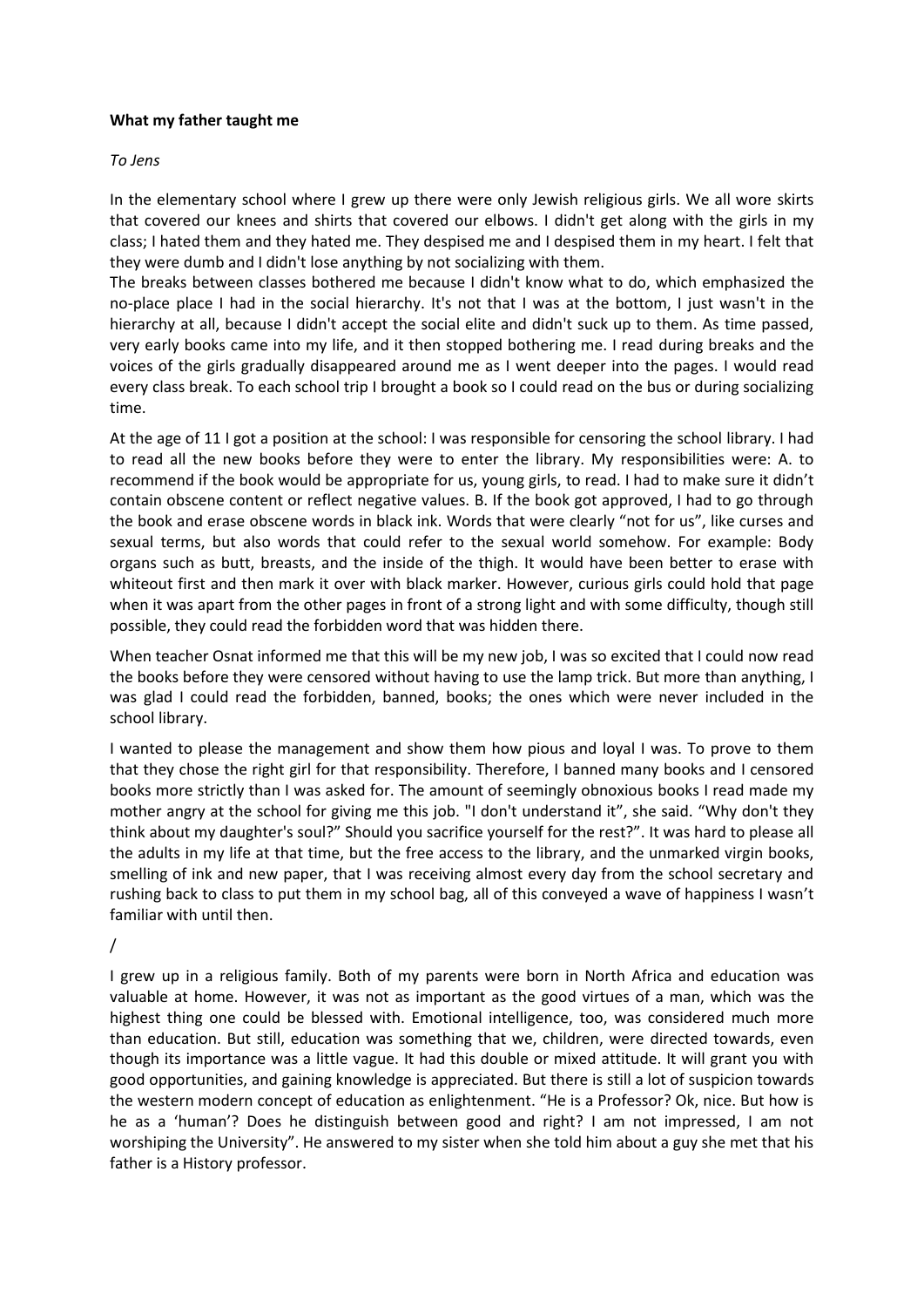The secular school classes, like math or English, were mainly for "getting something out of you so you will not end up working in that garbage truck".

The central value of my school, the reason why my parents sent me there, was mostly for the religious studies that we had, a few hours each day. Still, at home, education in its broad sense did mean something. I am talking about classic, European, conventional education.

Some areas of education were considered of high value, such as: history, geography, psychology, and languages, but philosophy for example, was considered an abomination. It was depicted to me by my parents like the snake from the story of Adam and Eve. It is a sort of predator that speaks in human tongue and in a friendly manner, talking straight to your confused heart and makes you lose your way home. It represented the Greek culture, the mother of Western culture, whom we thought of as something corrupt and as the mythological enemy of the Jewish people from the old times till the end of days.

In my home, people were suspicious towards the waves of forgiven "voices" that the wind had carried into our home. Anything, from an academic theory to an advertisement on radio, that had something in it which smelled of individuality ("You deserve this nice car!"), sexuality or liberalism("Women should wear whatever they want!"), made my mother look bothered, as if she smelled a bad smell. My mother would then turn to us children, and say: "In the past, there were no washing machines, and people had to work really hard and spend a lot of time in order to have this", she would say and point at a mountain of clean clothes that waited on the sofa to be folded. "Nowadays they made up the washing machine which saves so much time for people. But what do people do with all this free time now?"

/

I knew what I was doing, I was reading, all of the time. I hated to help at home: To cook, to help with the eternal mountain of clean clothes on the sofa that my sisters were constantly folding. I had no interest in sorting the rice and sifting the flour for potential insects that might be there. But on those hectic Fridays I was obliged to participate in the work. I would sort the rice and later on my mother would sort the same rice after me, "How can I trust you with the rice?", my mother would say. "How can I take the chance? This is the rice for Shabbat! And you'll check it with one eye and the other eye you use for the book!". She was right, I had a book with me, always. The girls in my class would not agree to go anywhere without company. I never needed that; I had a book.

My parents were suspicious towards whatever came from the outside - people, food, and ideas, but they were never suspicious of my books. They had some genuine simple trust in books. For them, reading books was simply good. Our whole house was full of books. None of them looked new. Books were everywhere, from the living room, to the kitchen, covering the walls of the corridor. There was even a shelf of books in the toilet, where my mother kept her astrology books. My father wanted her to get rid of those books, so they settled for that.

I had a membership in our local library where I would sometimes go after school to loan books and one of my parents would drive me there. Until I was 14 years old, I only read children's or teen's books, but I was very curious about the adult books section which stretched to the right side of the library. Tall and large, and wide and dark, like a forbidden forest. It was filled with an endless amount of books, much more books than the section of the teens had. The books there looked different, so serious and inaccessible, they seemed to me like adulthood itself. I was strictly not allowed to borrow books from the adult section. All the librarians knew me by name, and they knew that my parents were strongly disapproving of me reading adult's books. I couldn't understand why, what could be written there which is not for me to read yet? Stories are stories! What is so special about the stories the adults read?

Once, when I was waiting in line in the teen's section, I saw on the librarian's counter a book from the adult section. On its cover was a painted figure of a seductive woman with thick blond hair, she was wearing only her underwear, and next to her you could see a shadow of a big man watching her. I quickly turned my eyes away from this book. I was blushing, checking out if someone saw me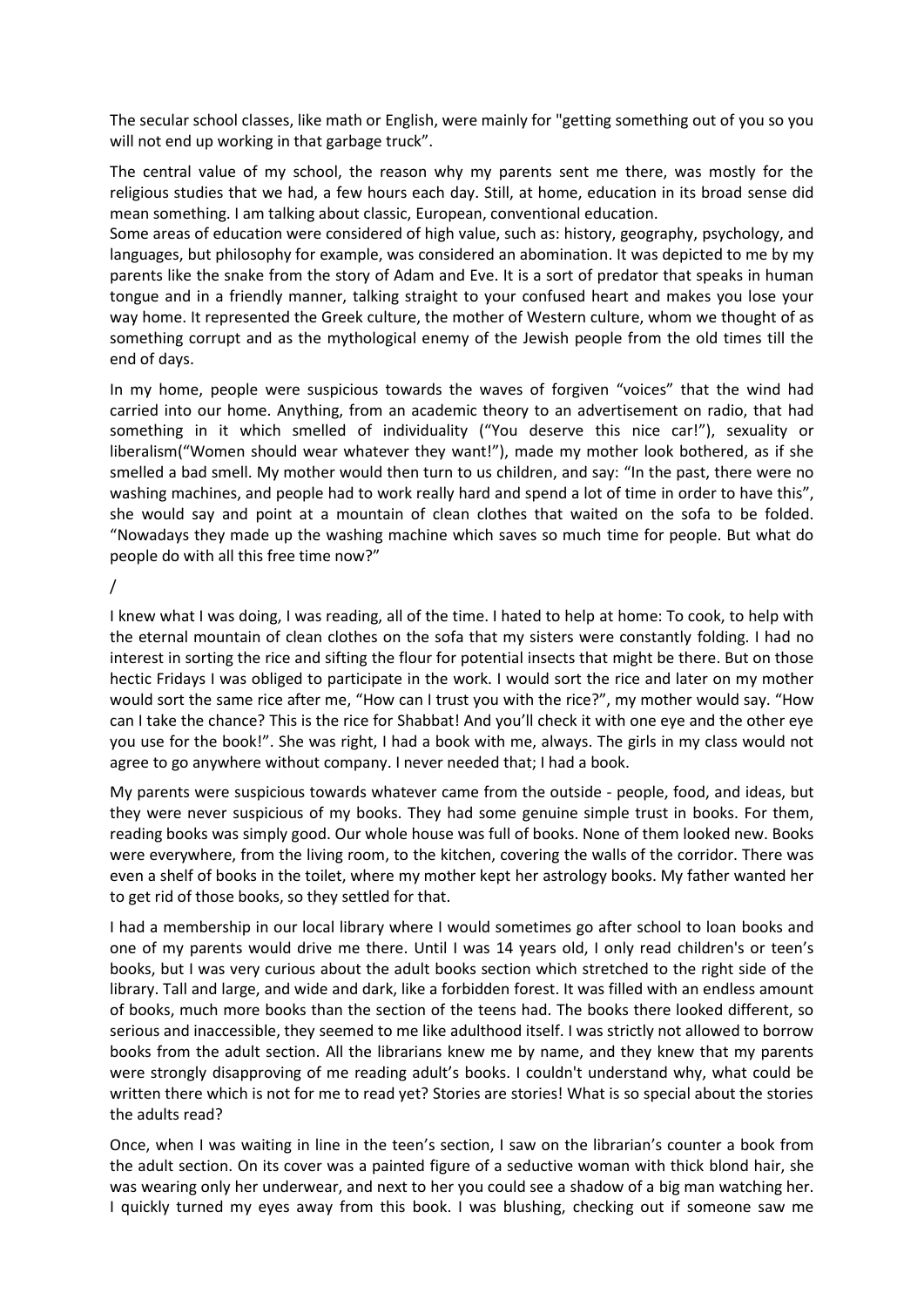looking at that book. At that moment, I felt like right there, right in front of my eyes, I met the abomination. I had some sort of a vague feeling of why adults' books are "problematic".

/

Once, when I was 14, I entered the dark forest of the adult books' section. It wasn't out of my own initiative. I was standing in one of the hidden and dusty corners of the teens' section, reading from a book by Astrid Lindgren, and suddenly a young man appeared in front of me, and stopped, he asked me "what are you reading?". It might sound casual, but I hardly knew any boy back then. When he approached me like that, I could hardly breathe for a second. It was strictly forbidden to have a male friend, and it was simply impossible to get to know any boy since I studied only with girls since I was 6 years old and I never went to any sort of activity which included a mixed group of boys and girls.

If a random guy would turn to me and say something, keeping long eye contact with me, after a few minutes my heart would start beating fast. I would feel as if his gaze was itching my face. The idea of him still looking at me after I turned away my eyes would give me an unbearable sensation. I couldn't give a name to that sensation, but it made me feel myself in a whole different way. Every sentence or word that I said to him, or that I knew might arrive to this boy's ears, kept on ringing in my head for so long afterwards. My mind would be flooded with involuntary thoughts "my hair is lying strangely on my head, I am sure he can see the wired impression on my face".

This guy introduced himself "I am Daniel". He wanted to shake my hand, but I refused. I told him I do not touch men, it was forbidden. My voice sounded so unnatural to me when I spoke to him, I said a sentence but straight afterwards I felt that it was a stupid thing to say. Daniel seemed interested in listening to me. He told me that he noticed me coming to the library very often, it seemed to him that I was reading many books and he was curious to know which books I was reading. I led him in the dusty and curved maze of the teen's books section, showing him my favourite books. If we were not speaking about books I would have not been able to hold a conversation with a handsome young guy for so long, it would have been too intimidating for me. But he seemed truly interested in listening to what I had to say about these books that I loved so much, loved as friends, asking me again and again, "What do you like in this book?", or "how do you feel about this character?". After I showed him a few of my favourite books, it was his turn to show me his favourite ones and he took me to the adults' books section. That was my first time entering there.

/

I didn't know any of the books he showed me. The last book he presented to me was the most important for him, he said. He told me that this is an old book on the thoughts of a wise Jewish man who was living in Amsterdam many years ago. He said that he thought I would be interested in it since the man who wrote it was also interested in the Torah, and many of his thoughts are actually about God. He himself was not familiar with the Torah, he said, and therefore, many terms in this book are not clear for him. He asked if I could explain some terms to him that he could not understand. I agreed. We found a quiet corner in the reading section, and we opened the book. Studying it was familiar somehow to the Torah classes I had in school, and I enjoyed it. It felt weird and special to explain to a man, for the first time in my life, terms about the Torah and not the other way around. When we finished that day, Daniel asked me if I would like to have this studying happen on every Tuesday afternoon. I was sure it was forbidden for me to sit so close to a man, for so long, and exchange so many things with him, even though it was for the sake of studying Torah, but I agreed. This is how I started to study *Ethica* by Spinoza, every Tuesday evening.

Daniel was 16 years old, and he was attending the Democratic high school. I never heard of it before. He got to choose which subjects to learn and when. I was very sceptical of this idea. "How do you know what is good for you?", I asked him. "I just learn what I like to learn," he said. This was very odd to me. Once my father and I met our neighbour and her little daughter in the stairway. The girl was dressed up in a princess costume, for no reason, Purim was still far in the calendar. The mother told us, proudly, "She gets to choose what to wear by herself!". When we arrived home my father said, "Nowadays to educate your children, to teach them how to choose properly, to tell them what is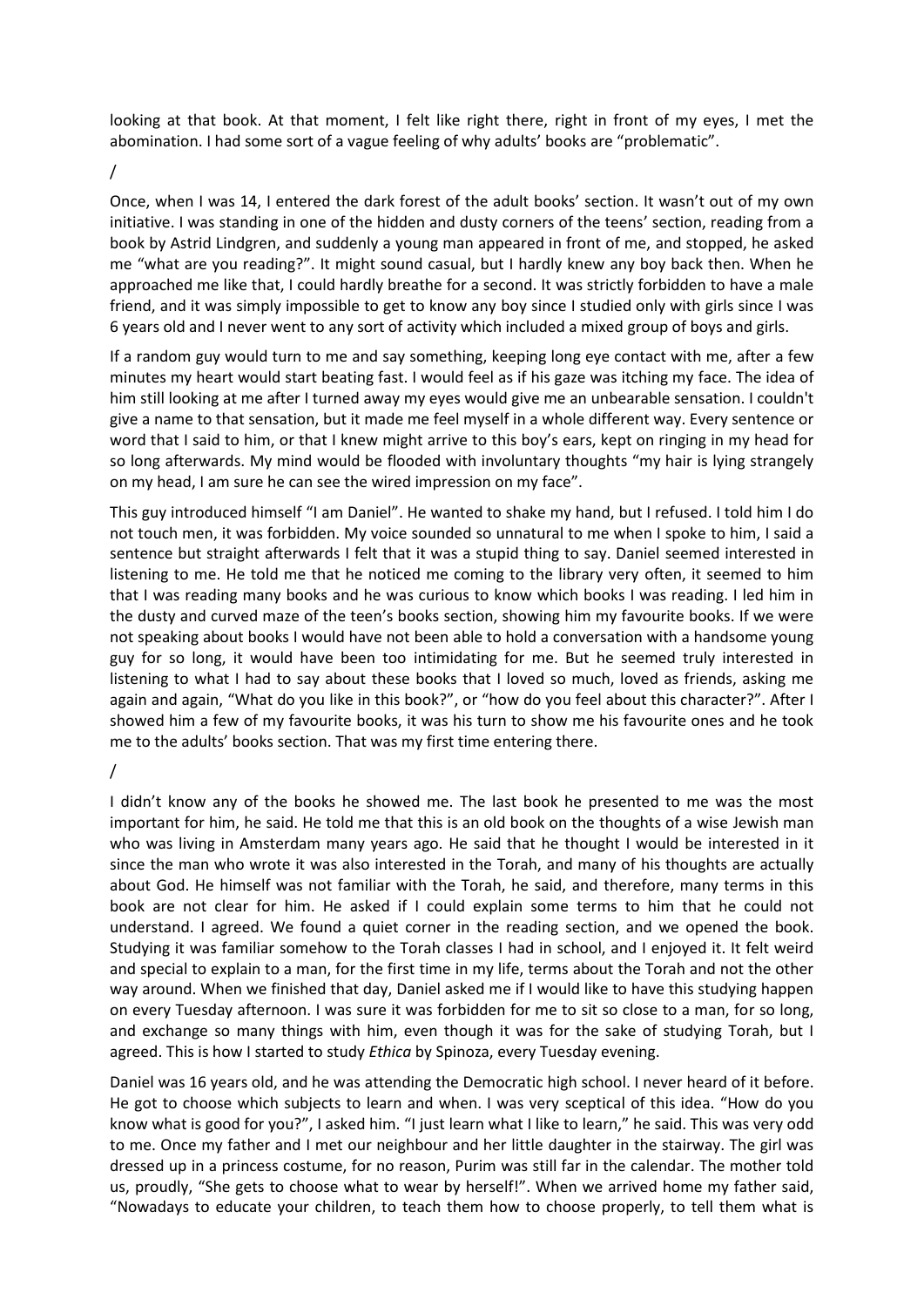good and what is bad, right and wrong, today it is out of fashion. Poor little girl. I hope she doesn't eat candies all day". In our home we would get candies at the beginning of each new moon, to celebrate the new month. Aside for that, if we wanted to get something sweet we could only snack dates, or sneak to the neighbour's house and convince their children to give us some of their snacks.

Daniel and I would meet every Tuesday afternoon and stay until the library was about to close. *Ethica* was not easy to study, but I loved the struggle. It was like climbing a mountain with your own bare hands. The Torah studying in my girls' school resembled more an eating of food which has already been "chewed" for you. Daniel and I would have to read a short part, explain it to each other, and then start to argue and discuss it. We almost never agreed. Daniel claimed that it seems as if Spinoza had a problem with God, I thought he misunderstood him, it was all about God. There is nothing but God, I said.

/

A few days after I turned 15 I arrived at the library as usual on Tuesday. We had our studying going on together, in our dusty corner. After an hour we felt a man standing next to us, listening. I turned my eyes and I saw my father standing there. I wished I was dead, I felt like a thief being caught in the midst of a crime. Sitting so close to a young man, speaking with him freely, addressing each other by our first names. My father seemed calm, he approached us with a friendly smile and shook Daniel's hand. "So what is it that you are studying?" he was asking. When he got to see the book, his face turned black. "Philosophy" he said. I was shocked, is this philosophy? This whole time I was eating from the forbidden fruit? I thought it is Torah that we are studying.

On our way back my father was not speaking so much. He didn't mention it. It was a bad sign. I wish he would have yelled at me in anger. "What did you do in the library?" I asked him. "I came to make a copy of some pages in an Aramaic-French dictionary" he said. "I am preparing a Torah lesson for a group of young Jewish French boys who came to volunteer in the kibbutz of your uncle, we will study Talmud together". My father knew French and he knew the Talmud very well, everyone respected him for his knowledge in Talmud. But my father himself was not impressed by his knowledge, he rather admired a red head man he met once in Strasburg in a tiny synagogue. "If I would stick a pin in one of the books of the Talmud, this man could tell me exactly in which words the pin is gonna hit. That is how much this man knows Talmud!".

When we arrived home my father turned to me and said, "Look, in life you can go many roads. You can choose to go to the library in order to prepare a Talmud lesson, to study Torah together with young people as a guidance for life, or you could be one of those who sit all day and wonder about the purpose of life, and doubting God. It never brings any good to their life. But to study Spinoza… Didn't you know that is forbidden? That the Rabbis of that time in Amsterdam banned every Jew from reading his books? This is the worst sort of philosophy you could find, this is heresy! It is worse than studying Christianity! I would rather you read the new testament than this"

/

What did I know back then? Could I imagine to myself that a few years afterwards I would be sitting and studying the New Testament? And not only that. Could I imagine that I would be doing it in a catholic monastery, together with nuns? I could never imagine that back then.

After my father gave me this short speech, he never mentioned it again. I felt sick; I felt as if I crossed a very important border. I thought to myself: "No wonder. It comes as no surprise that a girl who dares to speak so freely with a man she doesn't know, will end up studying the most heretical text of all time". I decided to fast every Tuesday in order to repent. The only thing that my father did was to start studying Talmud with me. He told me that even though it is forbidden for women to study this, it seems that I have a strong desire for knowledge and it is better that this desire be nourished by "our great tradition" so I won't need to ״graze in foreign fields ״. I never studied with Daniel again, I didn't tell him anything, I never came to the library again on Tuesdays.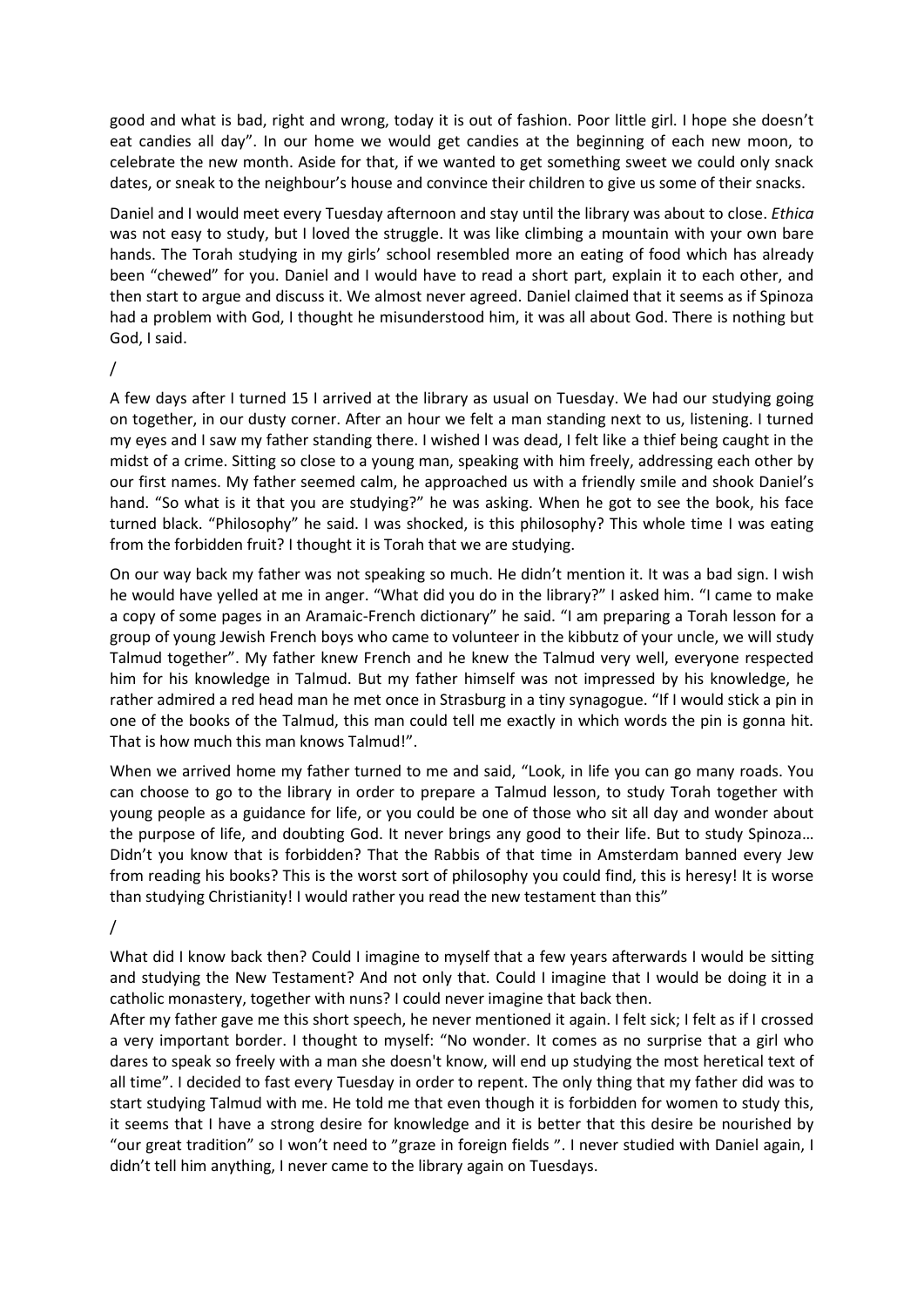My studying with my father started as weekly sessions, but very fast turned into twice a week. Then we started to study on Shabbat. Eventually, I was studying Talmud 3-4 times a week. I would dream in Aramaic, and I would amuse myself sometimes in translating my childhood fiction, as the Moomins' tales, into Aramaic. The Talmud became my life. When I finished high school I went to travel in Europe together with Sarah, a good friend of mine, who had relatives in Paris. It was during the High Holidays that we were staying there, by her relatives, and it was on Rosh Hashanah, the Jewish New Year, that I came across Nina.

Nina was the first cousin of Sarah's grandmother. I was shocked when I was introduced to her by Sarah's family on Rosh Hashanah's eve. There, at the holiday table sat Nina, an old Catholic nun, in traditional black garb. I hid my surprise. But the question burned inside of my head: How come Sarah had a Catholic nun as a relative? During the whole evening that question wouldn't leave my mind. The whole evening seemed surreal to me. Here the Catholic nun is holding the apple with honey in her hand. Here the catholic nun is blessing the new year with everyone else. But why? What is she doing here? I went to the balcony to breathe fresh air. Sarah came after me and told me that Nina was a young teen when the war started, and she had been hidden in a monastery in the countryside of France, there she met God, she had an epiphany and became a nun when she was 17.

/

I was shocked. I looked at Nina behind the glass door, she was gently speaking with a young kid who was sitting next to her. I felt pain, it surprised me. "Isn't it similar to losing her in the war? Isn't it as if the Nazis managed to take her, still, somehow?" I asked Sarah. Sarah took a deep breath. "Sometimes I think that you have been raised in a bubble. As if you grew up inside a book. Look at her, look at Nina, look how she is part of us. I remember her from every family gathering, I have known her since I was born. When I meet Catholic people I tell them about Nina and you know what? It makes us feel closer. You must get to know her".

Sarah introduced us. It was hard for me to look at Nina's face. I kept thinking of how she had been kidnapped by the church. I wanted to save her, I wanted to tell her that there are few paths in life, and that she is Jewish, she needs to choose the right path in life. I was having difficulty conversing casually with her, the first Catholic nun I met, and Jewish! When Sarah mentioned my extensive knowledge in Talmud, Nina lit up. She turned to me and said "I've been trying to understand Talmud ever since I was in my twenties, but never managed. Also, I never met a woman who knows Talmud! How come you know Talmud?" I didn't want to, but somehow, maybe because of the stress I was in, I started to tell her about Daniel, and my father's initiative. She was much focused when I was speaking, she was attentive. When I finished she said, "Your father was right. What good is it to doubt God? It is so much better he taught you Talmud instead of philosophy".

I didn't expect that. I felt the need to confront Nina a little bit, so I added "he also told me back then that he would rather see me studying the New Testament than study Spinoza, so…

I guess…", I didn't know how to finish my sentence. Nina didn't react to that. Our conversation continued, it became deeper and intimate. It approached the end of the holiday meal. Some children ran around and their tired mothers ran after them, trying to get them ready to leave. An old man was lying down on the sofa, taking a nap, and a young boy with long hair lay his head on his lap, sleeping.

Nina looked at me, there was a special light shining from her eyes. I was attracted and charmed by the light and warmth that Nina had in her. But I was blocked by the bitter awful feeling that this Jewish woman is a walking tragedy, the outcome of Nazi plan. Her black garb, the necklace she was wearing, made me turn my eyes down when I started to feel connection with her. I never addressed it directly to her, but I knew she felt, I knew she sensed where I was. "I am a Christian" she told me, looking deeply into me, her eyes were full of honesty and faith, "I do believe in the Old Testament, but I base my life on the other one. I have experienced things that you haven't and you might never understand what I experienced." I didn't say anything and she continued. "You had been studying texts your whole life, texts that I have so much desire to understand, but I had no father who would explain them to me, so I never managed to learn it".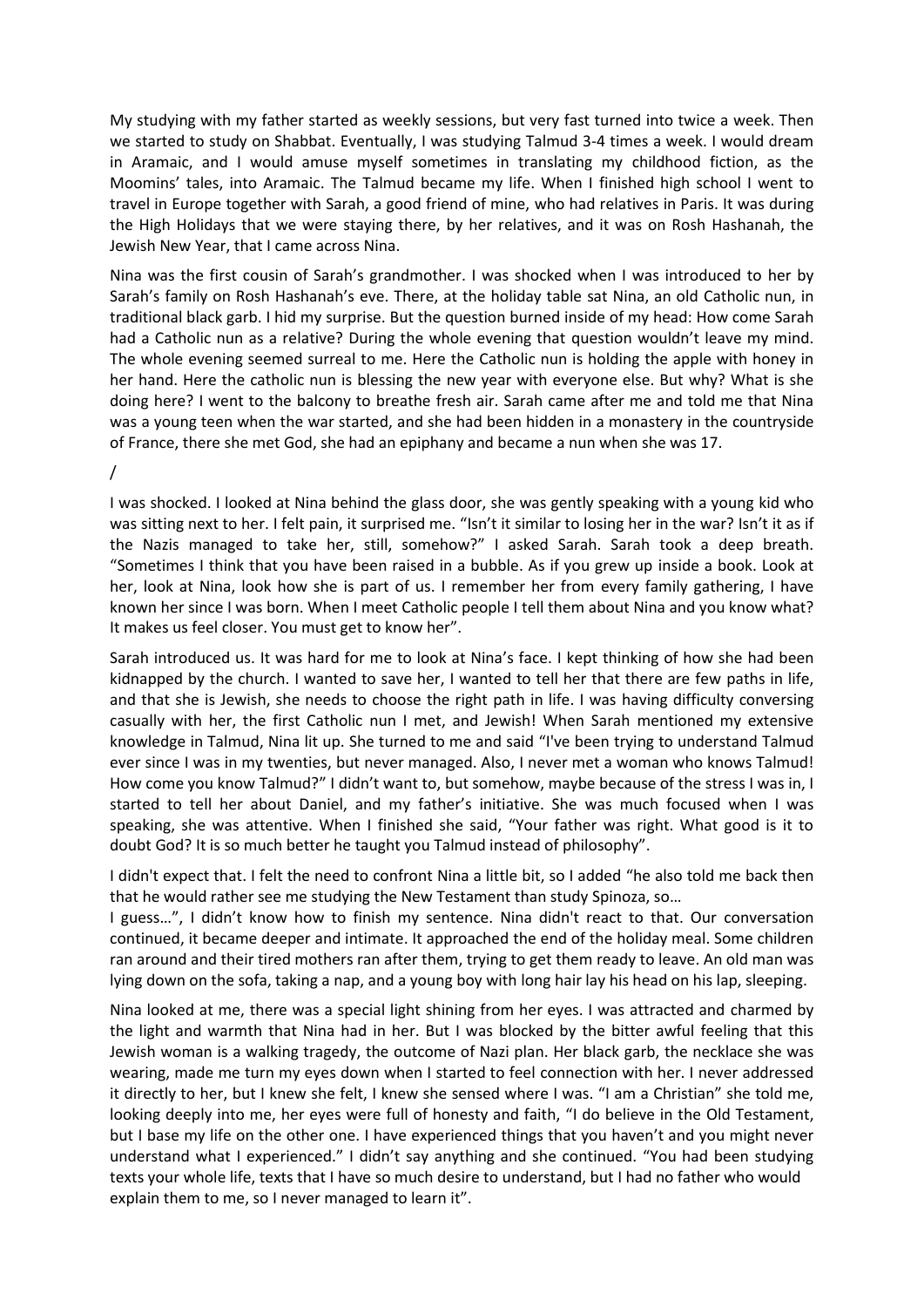I don't know how it happened. Maybe it is because Rosh Hashanah is a very long holiday. On the second night we sat on the couch, wearing pyjamas, eating apples and dates and had a conversation until 3 am. Her pyjama was a long light blue dress, her hair is white and curly. I forgot how old she was, her movement was light and when she laughed it came from a deeply happy and free place in her. She reminded me of my first grade beloved teacher who was a professional marionette artist and used to tell us never ending great stories while mimicking all characters in the story.

After Rosh Hashanah ended I agreed to accompany Nina back to her monastery and stay with her for a while, teaching her Talmud. I received a small room with a view to the garden. I had to work in the garden for a few hours each day and I loved it. I never touched the soil so much before. The soil here is black and shiny, and it smells of freshness. It is now almost the end of Sukkot, and I am still here. I haven't told my parents about this visit. I don't know how I can tell them about it, they will be shocked. But I feel as though it was somehow my father who initiated this meeting. Nina started to teach me a bit, not too much, I am still cautious, of the New Testament. I didn't feel much resistance, it surprised me, but I also didn't feel the same pleasure I normally feel when I read the Torah. As long as it is not philosophy, I think that it will probably be ok.

# *Fiction by Orian Assayag*